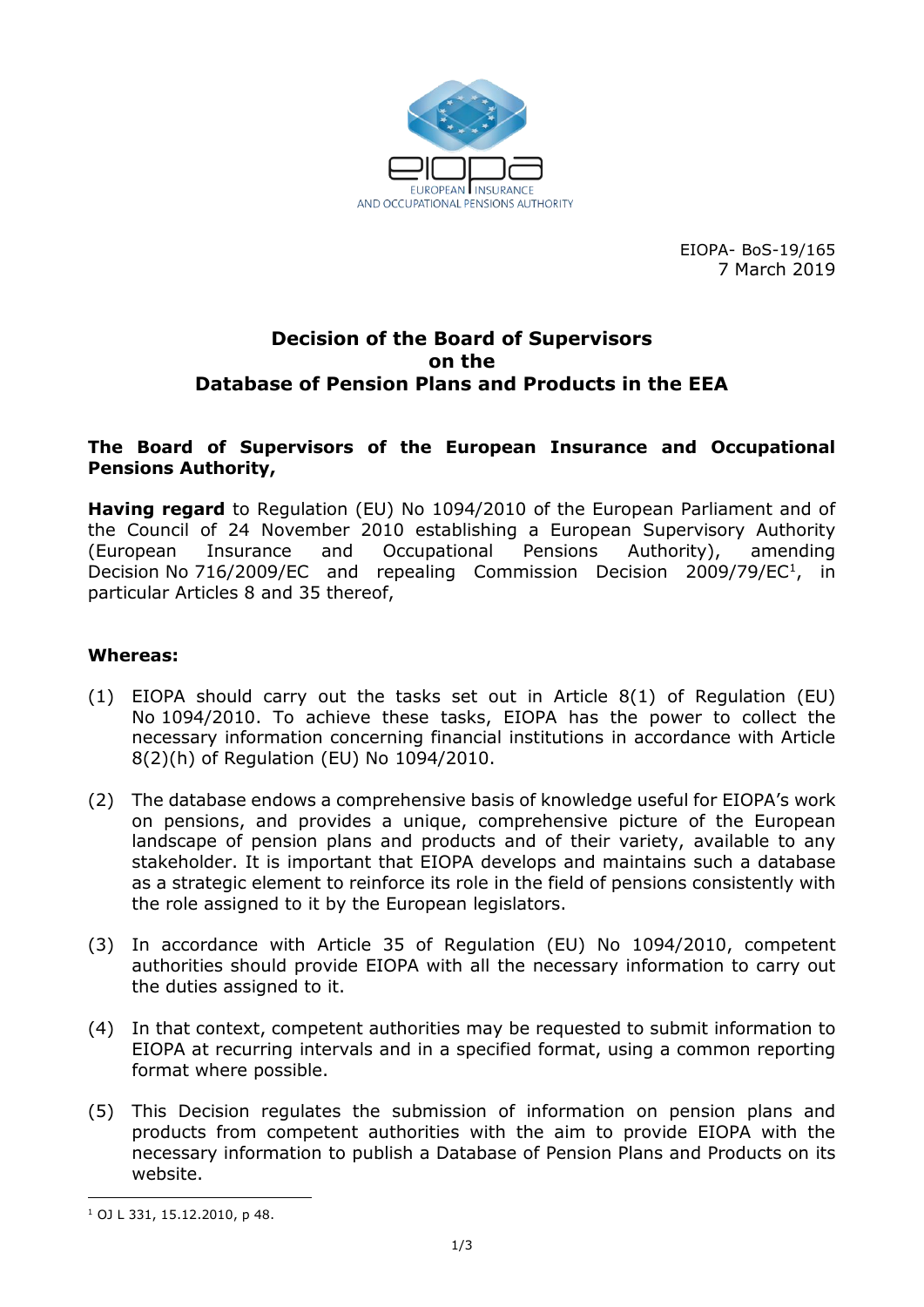# **Has adopted this Decision:**

# *Article 1 – Information to be reported*

Competent authorities of the EEA country where the pension scheme/plan/product/provider is provided/operates shall update EIOPA's Database of Pension Plans and Products in the EEA with the information as set out in Annex I to this Decision.

# *Article 2 – Frequency and deadlines*

- 1. The first reporting shall be submitted by 1 January 2020. Competent authorities shall review and up-date the information annually.
- 2. In the event that the market in a country changed materially between the updates referred to in Article 2(1), competent authorities shall provide EIOPA with the information referred to in Article 1 after the change has materialised.

# *Article 3 – Transmission format*

The information shall be submitted using the CSV format as specified in Annex I to this Decision.

# *Article 4 – Transmission channels*

- 1. Competent authorities shall submit the information to EIOPA via the EIOPA Hub or the EIOPA Web Portal Restricted Area.
- 2. The report file shall be encrypted using EIOPA PRODUCTION key and with NCA's Public key as defined in EIOPA NCA Reporting Instructions for Pension Plans and Products Register<sup>2</sup>.

# *Article 5 – Data quality checks*

- 1. When submitting the information, competent authorities shall apply the validation rules as defined in Annex II to this Decision.
- 2. Competent authorities shall perform quality checks on the information submitted to EIOPA.
- 3. EIOPA shall undertake a data quality check of each submission of information.

1

<sup>2</sup> [https://extranet.eiopa.europa.eu/groups/ITDC-Knowledge-Sharing-](https://extranet.eiopa.europa.eu/groups/ITDC-Knowledge-Sharing-Space/Shared%20Documents/EIOPA%20IT%20Programme/03%20Registers%20(REG)/03%20Guidance%20and%20Manuals/R3/EIOPA_SC11_NCAReportingInstructions_PensionPlansandProductsinEEA_v0.2.doc)

[Space/Shared%20Documents/EIOPA%20IT%20Programme/03%20Registers%20\(REG\)/03%20Guidance%20and%20](https://extranet.eiopa.europa.eu/groups/ITDC-Knowledge-Sharing-Space/Shared%20Documents/EIOPA%20IT%20Programme/03%20Registers%20(REG)/03%20Guidance%20and%20Manuals/R3/EIOPA_SC11_NCAReportingInstructions_PensionPlansandProductsinEEA_v0.2.doc) [Manuals/R3/EIOPA\\_SC11\\_NCAReportingInstructions\\_PensionPlansandProductsinEEA\\_v0.2.doc](https://extranet.eiopa.europa.eu/groups/ITDC-Knowledge-Sharing-Space/Shared%20Documents/EIOPA%20IT%20Programme/03%20Registers%20(REG)/03%20Guidance%20and%20Manuals/R3/EIOPA_SC11_NCAReportingInstructions_PensionPlansandProductsinEEA_v0.2.doc)